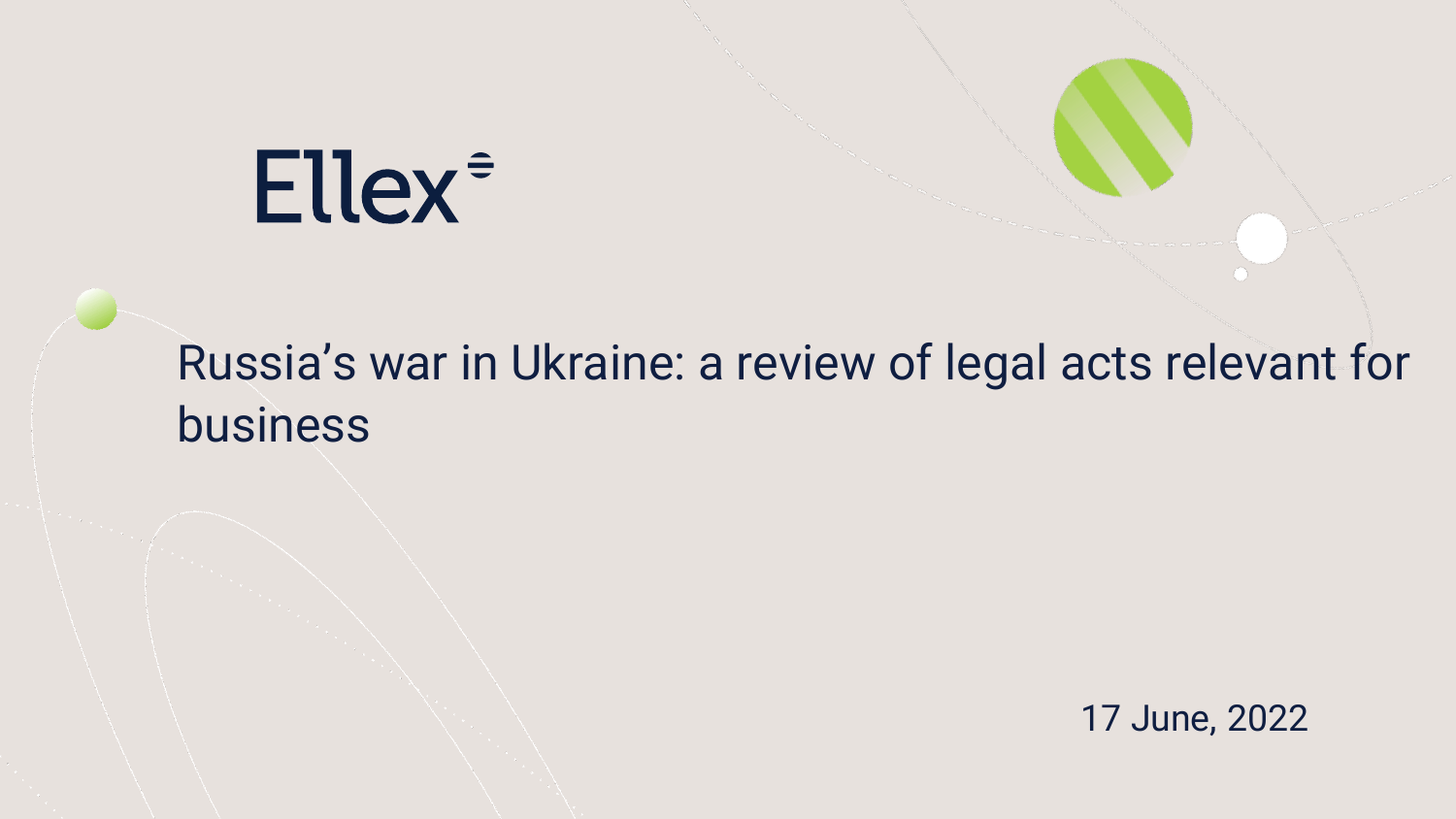### **Ellex<sup>=</sup>**

*Russia's war in Ukraine has prompted an [unprecedented](https://ellex.legal/#services) reaction of countries all over the world – economic sanctions and other restrictive measures to Russian and Belarusian entities. Lithuanian companies having business or other business relationships in those countries feel the impact of these measures, too. These companies currently encounter various legal issues, such as termination of business or transfer of activities, performance of agreements etc., therefore this newsletter will help you follow the legislation or its amendments important for business in Europe, Lithuania, Ukraine, Russia and Belarus. All of the periodic reviews can be found here.*

#### European Union

- The European Union (EU) has adopted the Sixth Sanctions [Package](https://eur-lex.europa.eu/legal-content/EN/TXT/PDF/?uri=OJ:L:2022:153:FULL&from=EN) against Russia:
	- the import of crude oil and certain oil products of Russian origin and the insurance and / or reinsurance of the transportation of oil and certain oil products of Russian origin are prohibited. The ban on imports of oil and certain of its products does not apply to the transmission of oil by pipeline, but Member States are encouraged to find alternative suppliers of oil as soon as possible with a view of extending the ban to cover also the pipeline supplies in the future. Additional exemptions apply to the Czech Republic, Bulgaria and Croatia;
	- Sberbank is removed from the SWIFT system;
	- three Russian state broadcasters are banned from distributing content in the EU;
	- imposing sanctions on defense companies, high-ranking military personnel and others involved in the siege of Bucha and Mariupol.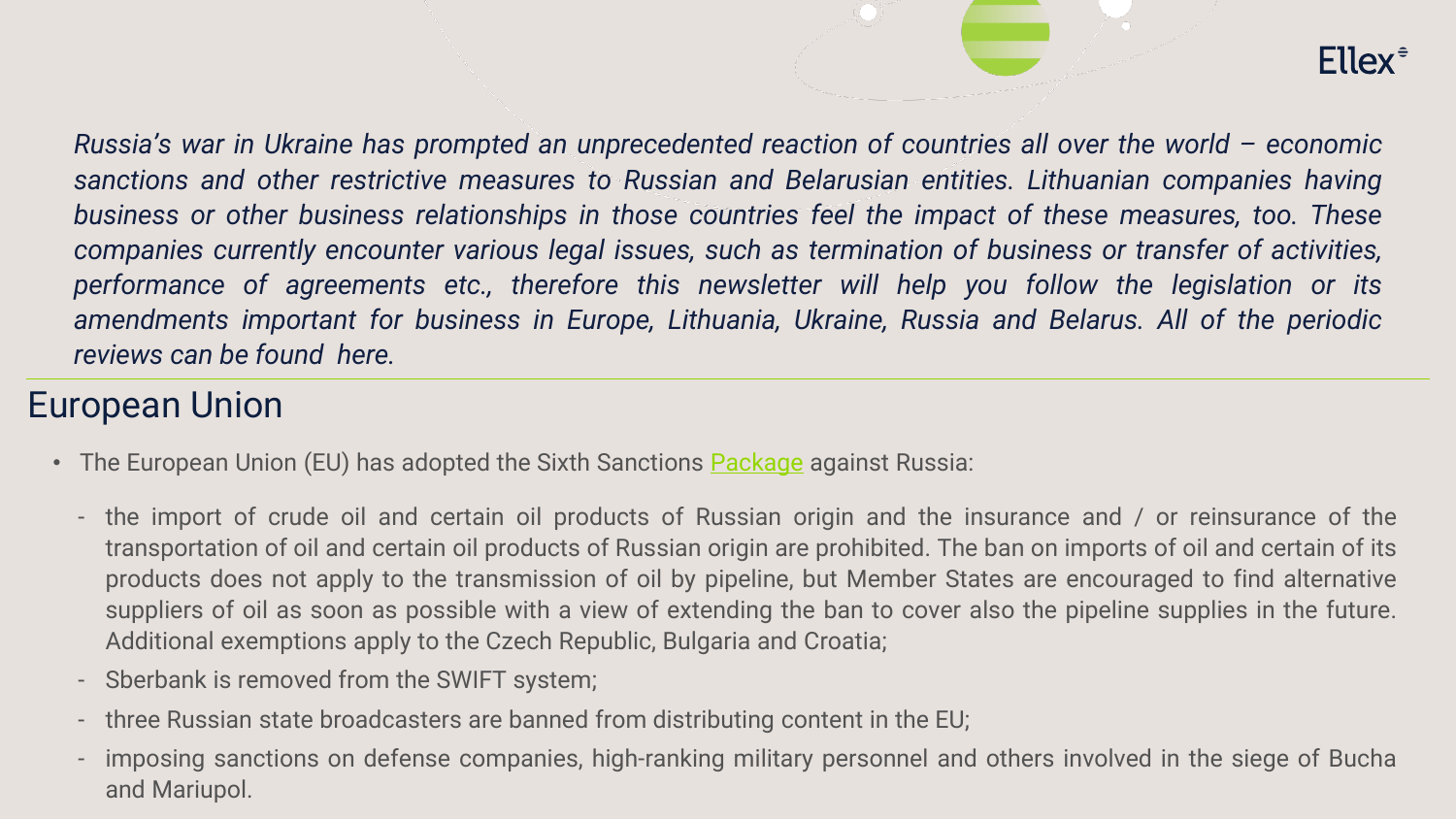

#### In Lithuania

- The Ministry of Economy and Innovation has [announced](https://ellex.legal/#services) the possibility to apply to business entities affected by the war in Ukraine for the conclusion of working and investment loans and leasing transactions, for which individual aid guarantees will be provided. There are special requirements for applicants to receive support:
- Imports or exports were disrupted by the war crisis. The share of imports or exports with Ukraine, the Russian Federation, and the Republic of Belarus together accounted for at least 25 percent of the borrower's total share of imports or exports (including with the Member States of the European Union) from 2021 onwards. January 1 until 2021 31 December; or
- Expenditures on fuel, electricity and / or gas accounted for at least 3 percent of expenditures in 2021; and
- Has no or has terminated trade obligations with the Russian Federation and / or Belarus by 2022 at the latest. June 30
- Support is provided by INVEGA, but businesses must contact the appropriate financial intermediary, such as a bank, credit union or leasing company.

#### In Ukraine

• [Decree](https://zakon.rada.gov.ua/laws/show/en/401/2022#Text) of the President of Ukraine no. 401/2022 approving the resolution of the National Security and Defense Council on the introduction of additional sanctions has been adopted: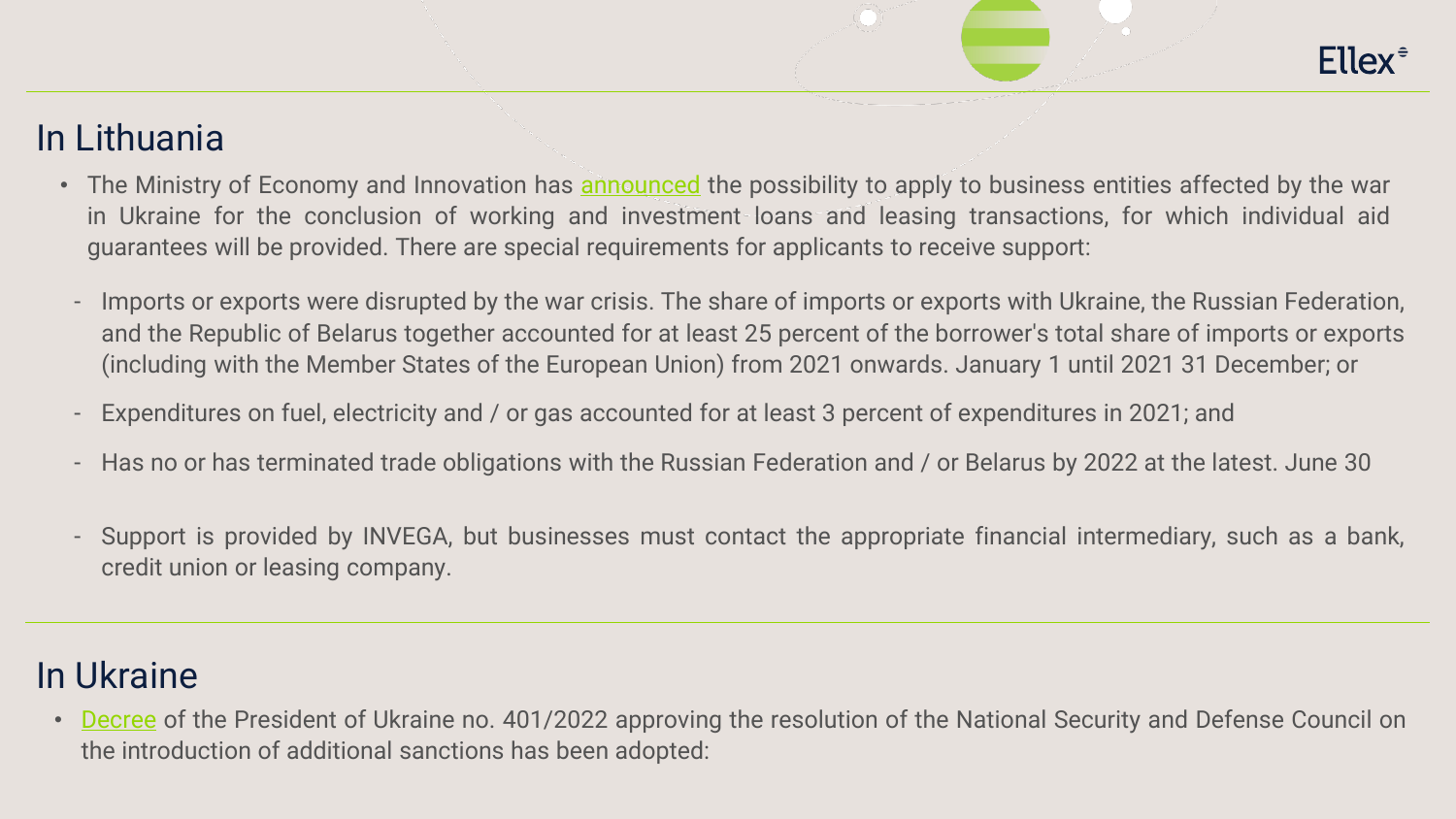

- Sanctions have been imposed on 261 Russian higher education institutions and their rectors;
- Sanctions restrict cultural exchanges, scientific cooperation, scientific and sports contacts, [entertainmen](https://ellex.legal/#services)t programs;
- The rectors of educational institutions have been subject to wider sanctions, including the freeze of asstes.
- Ukraine's Antitrust Committee has resumed its activities, including merger control and antitrust oversight under the 2022 in April [guidelines](https://uk.practicallaw.thomsonreuters.com/1-570-0010?transitionType=Default&contextData=(sc.Default)&firstPage=true) which are applicable until 17 June, 2022. (inclusive). The review of cases suspended due to the war continues from June 9.
- An [electronic](https://damagedagro.in.ua/) platform has been launched to collect information on Russia's damage to Ukraine's agricultural sector:
	- Using the platform, businesses and other farmers can provide information and report damages for compensation;
	- The categories of property for which destruction, theft or damage can be reported are the following: land, infrastructure, agricultural equipment, cars and trucks, stockpiles of raw materials, livestock or cereals, other equipment.

#### In Russia

• Russian Presidential **[Decree](https://cis-legislation.com/document.fwx?rgn=140698)** no. 322 stipulating that payments for the use of intellectual property must be made to a special bank account to be initiated by the payer (entity of the Russian Federation):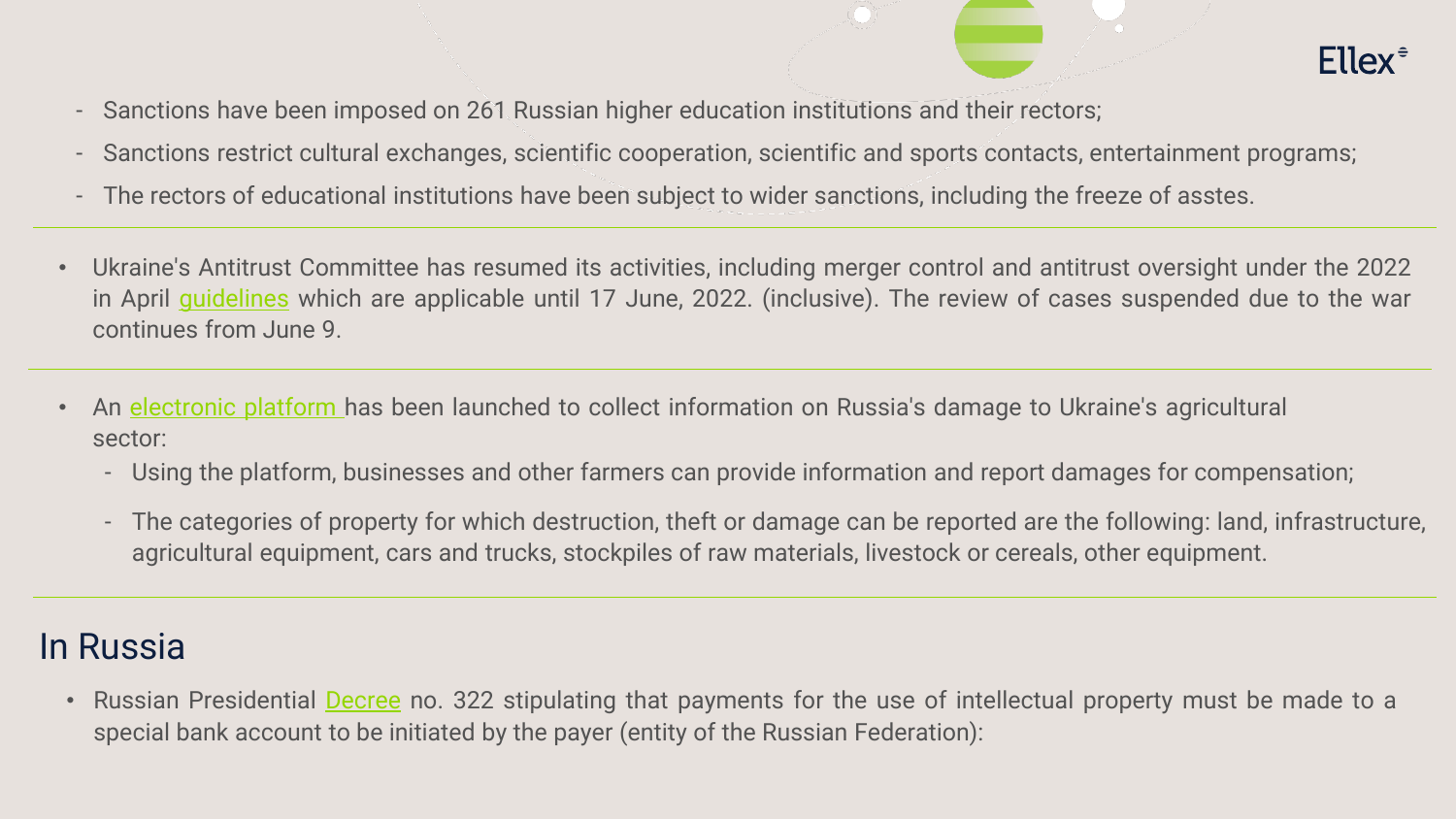

- The decree applies to cases where Russian entities have to make payments for the use of intellectual property to persons from "unfriendly" countries, as well as to persons who have supported sanctions against Russia, have stopped supplying services / goods in Russia and some other [categories.](https://ellex.legal/#services)
- If such an "unfriendly" Russian rightholder does not agree to the opening of a special account, the decree allows the copyright user not to make any payment and this is not considered a violation of the rightholder's rights. In order to receive payments from the special account, the rightholder will be required to apply to a special government commission for permission to transfer funds to the rightholder's account..
- There are certain exceptions for contracts in specific areas (communications, medicine, agriculture, IT), low-value payments and entities from "unfriendly" countries that are properly fulfilling their contractual obligations to Russian contractors.
- For the purposes of implementing the [decree](https://cis-legislation.com/document.fwx?rgn=140697) mentioned above, the Russian Government has adopted Resolution no. 1031, which established the criteria for banks that can implement the administration of relevant accounts, the procedure for the exchange of information between such banks and the competence of institutions performing separate procedures.

#### In Belarus

• A draft law on the amendment of the Law on Mortgages of the Republic of Belarus, registered in Belarus, which expands the possibilities to restrict the possibilities of concluding a mortgage agreement, expands the obligations of the mortgagee and the rights of the mortgage creditor: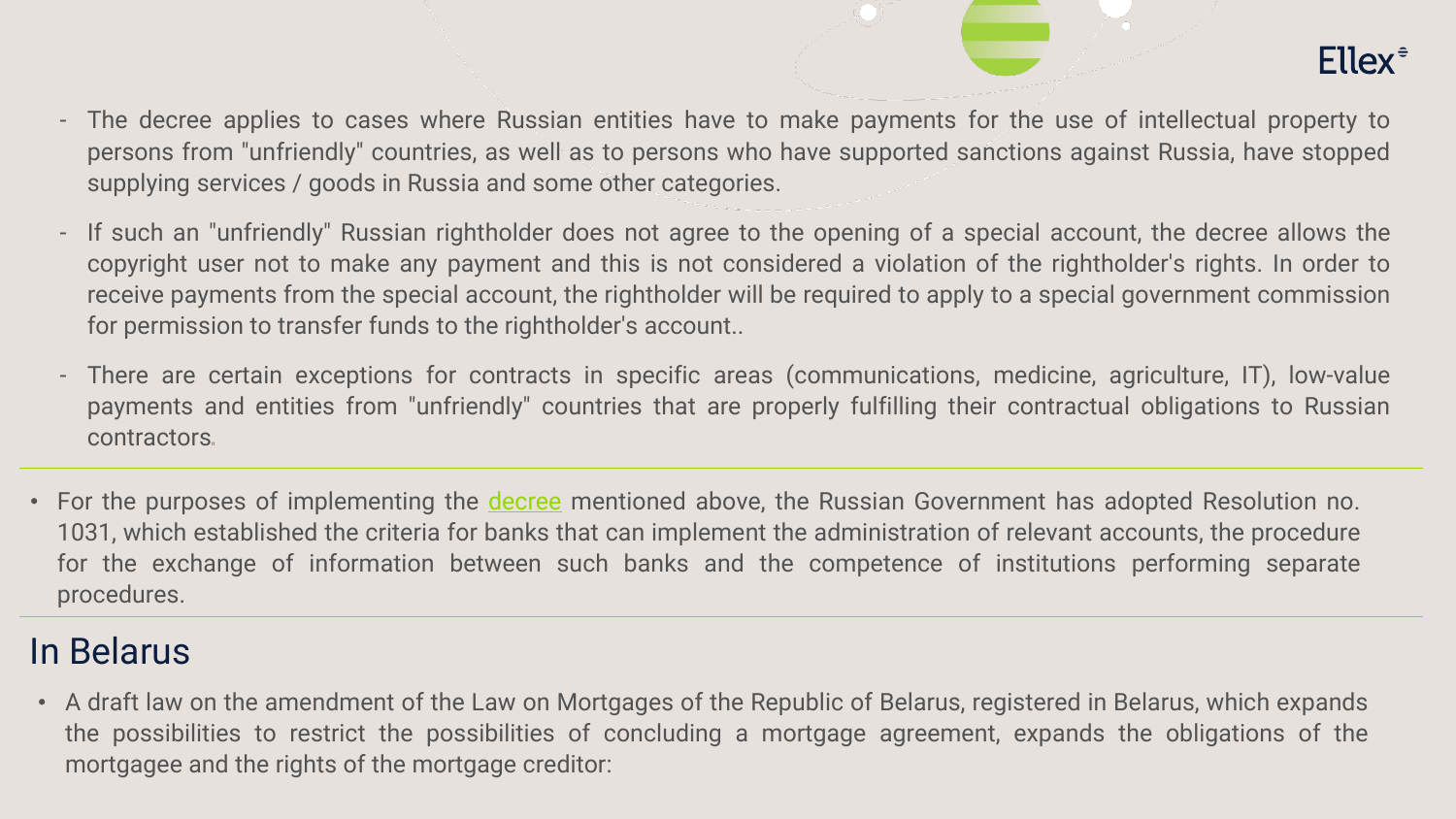

- The draft law stipulates that if a mortgage contract is concluded for the property that will be created and acquired by the mortgage lender in the future, the mortgage contract is not subject to the registration [requirement](https://ellex.legal/#services) (eg by pledging planned but not yet built property);
- The mortgage lender is obliged to notify the mortgage creditor about the concluded marriage contract changing the legal regime of the mortgaged property, as well as about the change of the properties of the mortgaged property and statements of third parties to the mortgagee regarding recognition of their rights to the mortgaged property;
- If the mortgagee enters into the above-mentioned marriage contract or fails to notify the mortgagee of the other circumstances mentioned above, as well as in cases where the mortgage object is threatened with loss (loss), the mortgagee is entitled to terminate the mortgage agreement and replace the mortgage with another security;
- The mortgagee is entitled to require the mortgagee to fulfill the obligation secured by the mortgage earlier in cases where the mortgagee does not notify the mortgagee of a change in the characteristics of the mortgage object when such object is acquired in the future.